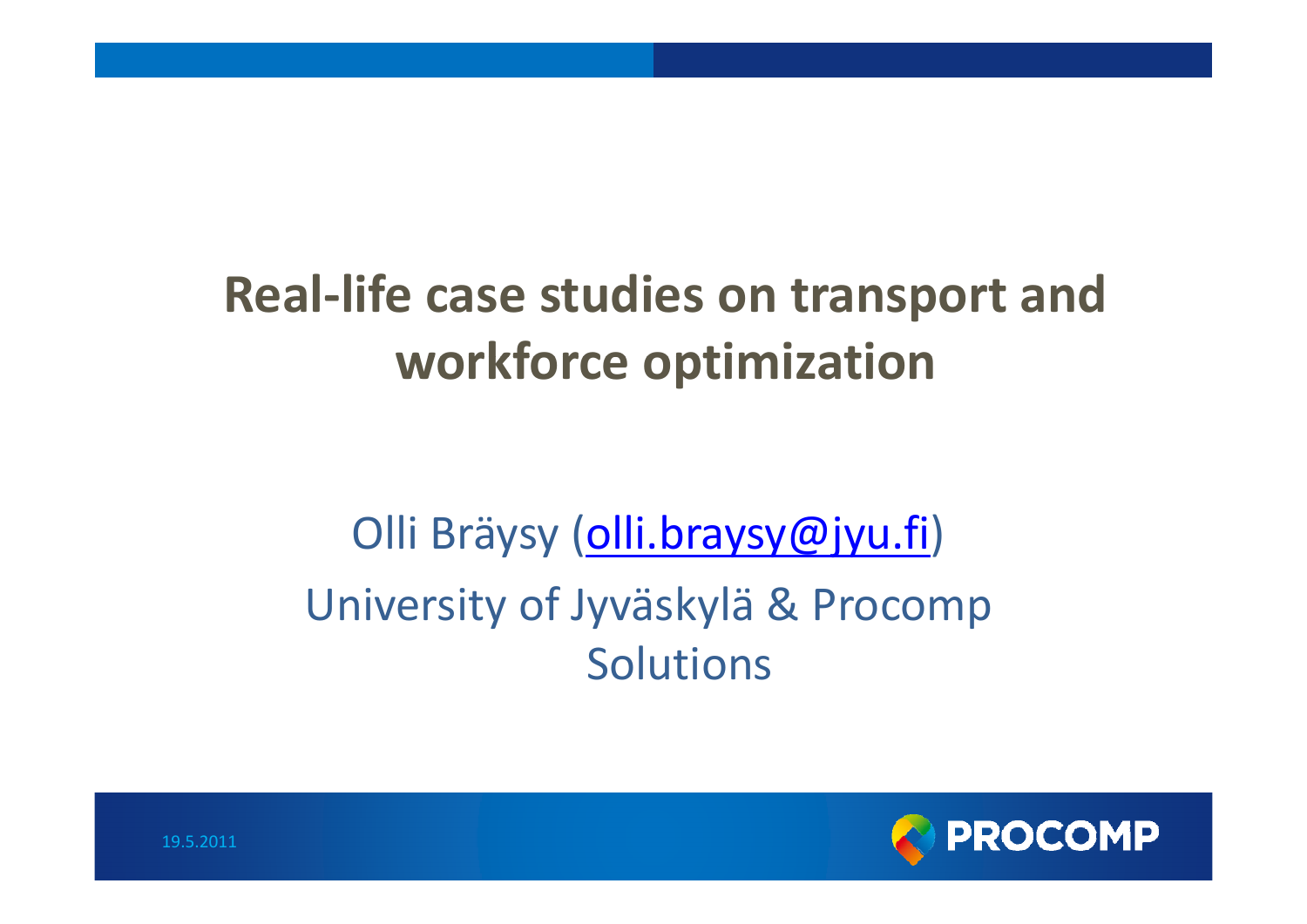#### **Case study I**

- $\mathbb{R}^n$ **A locally operating company producing and transporting meals and food** products
- $\mathcal{L}_{\mathcal{A}}$ **• Modeled as pickup and delivery problem with time windows** 
	- $\mathcal{L}_{\text{max}}$ **Naximum route duration for part of orders**
	- $\mathcal{L}_{\mathcal{A}}$ Backhauling
	- $\mathbf{r}$ Split delivery
	- $\mathcal{L}_{\mathcal{A}}$ Tight time windows
	- $\mathcal{L}_{\mathcal{A}}$ Homogeneous fleet
	- $\mathcal{L}_{\mathcal{A}}$ **Volume based capacity constraint**
	- $\mathcal{L}_{\mathcal{A}}$ Working time regulations
	- $\mathcal{L}_{\mathcal{A}}$ Only one loading platform per pickup location
	- $\mathcal{L}_{\mathcal{A}}$ Short distances
	- $\mathcal{L}_{\mathcal{A}}$ **About 5 main pickup locations and >200 delivery locations**

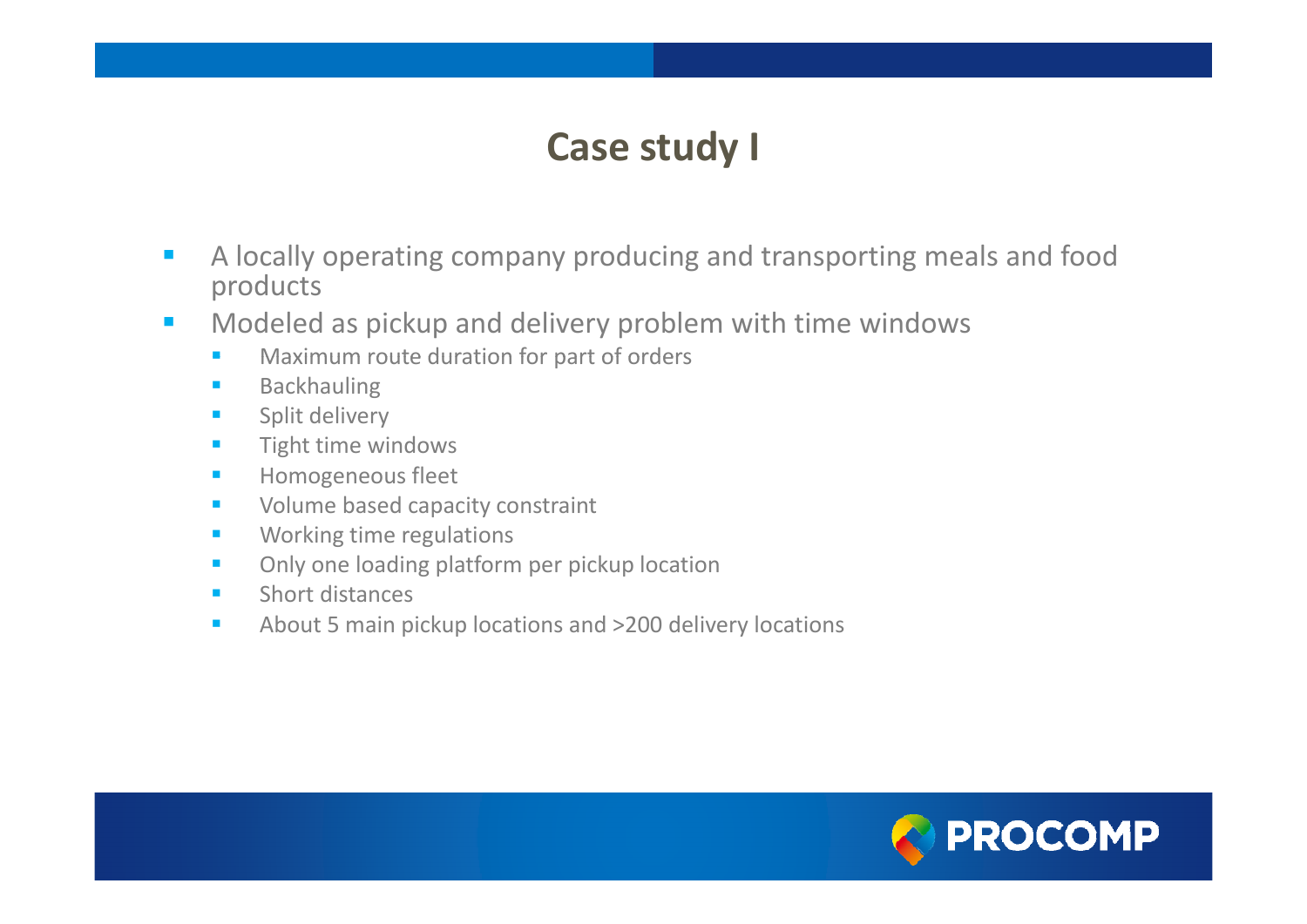#### **Estimated savings**

| <b>Current practice</b> |                 |          |                 | <b>Optimized solution</b> |  |
|-------------------------|-----------------|----------|-----------------|---------------------------|--|
| Weekday                 | <b>Vehicles</b> | Time (h) | <b>Vehicles</b> | Time (h)                  |  |
| Monday                  | 11              | 61       | 8               | 37,33                     |  |
| Tuesday                 | 11              | 54,5     | 6               | 32,38                     |  |
| Wednesday               | 11              | 54,5     | 6               | 32,38                     |  |
| <b>Thursday</b>         | 11              | 61       | 8               | 37,33                     |  |
| Friday                  | 11              | 54,5     | 6               | 32,38                     |  |
| Saturday                | 4               | 20       | 4               | 12,76                     |  |
| Sunday                  | 4               | 20       | 4               | 12,76                     |  |
| <b>Total</b>            | 63              | 325,5    | 42              | 197,32                    |  |
| <b>Savings</b>          |                 |          | 33%             | 39%                       |  |

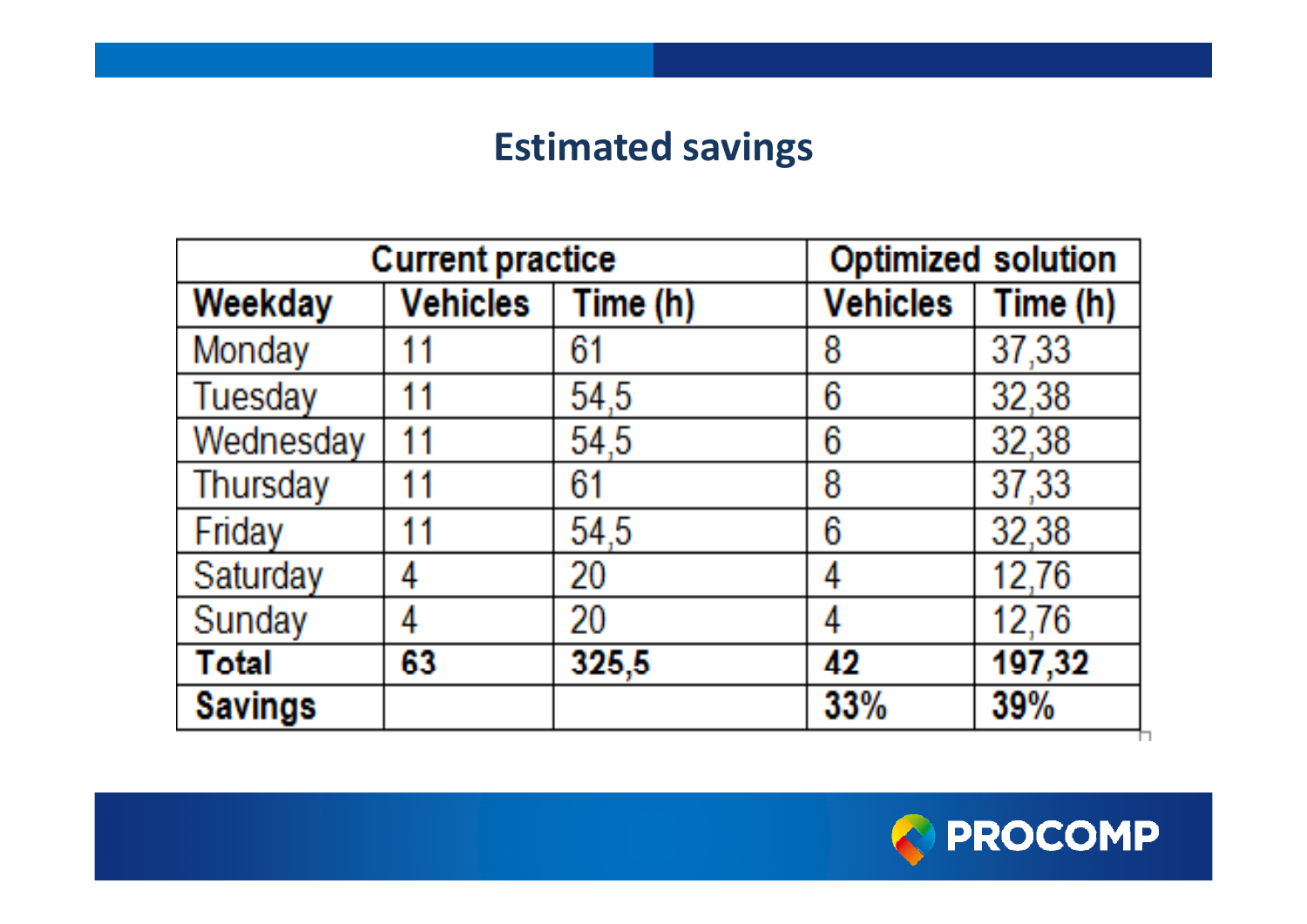#### **Practical problems**

- **Modeling the problem** 
	- **Route duration vs. time windows**
- **Parking cost**
- **Service time adjustment**
- **Travel time adjustment**
- **Paragers** breaks
- **Volume usage of each order vs. vehicle** capacity
- **Missing data**

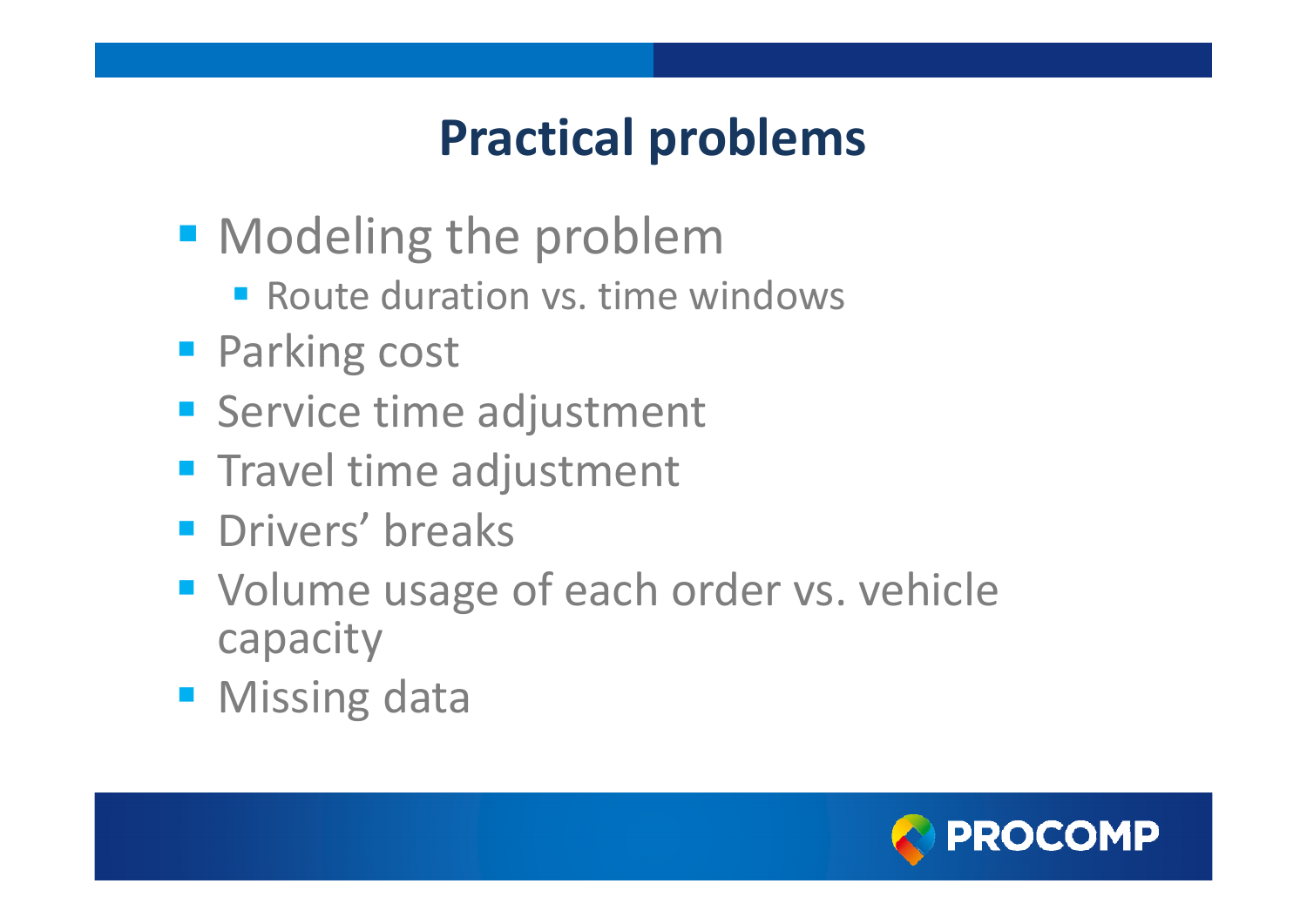# **Case study 2**

- **School transportation**
- **Standard issues:** 
	- **Time windows**
	- **E** Capacity
	- **Max travel time...**
- And
	- **Optimal pickup location**
	- **Optimal delivery location**
	- Big problem, over 150 routes each day

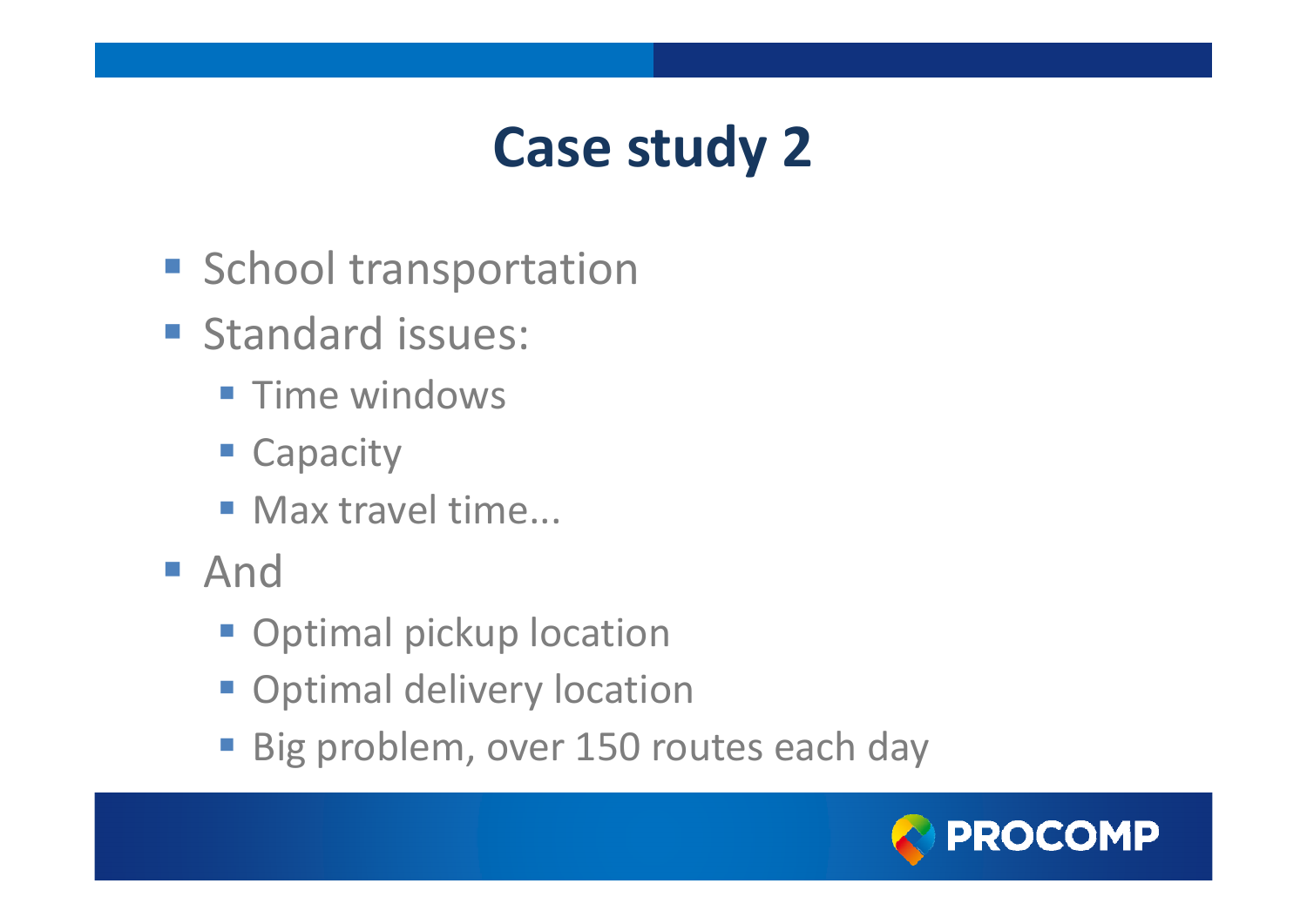# **Results**

- **Savings depend on the desired travel time**
- 9.2% less routes
- 25.7% savings in kilometers
- **By allowing 10 minutes more time in vehicle** 
	- **Additional 10% reduction in routes possible**

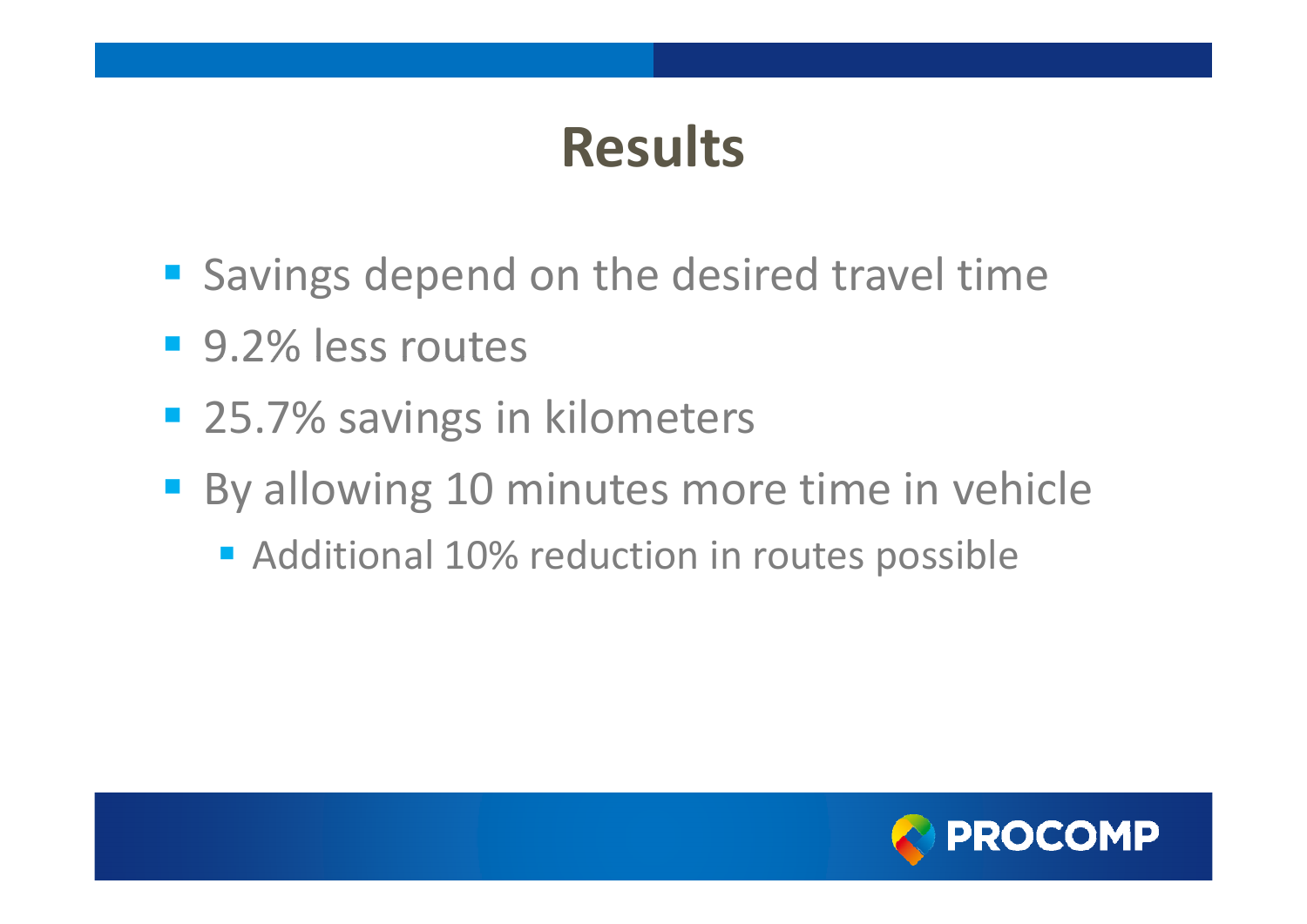#### **Practical issues**

- **Vehicle slack time** 
	- **Now set to 20%**
- **Bypassing school before planned drop off**
- Gap:
	- **Combining bus schedules**

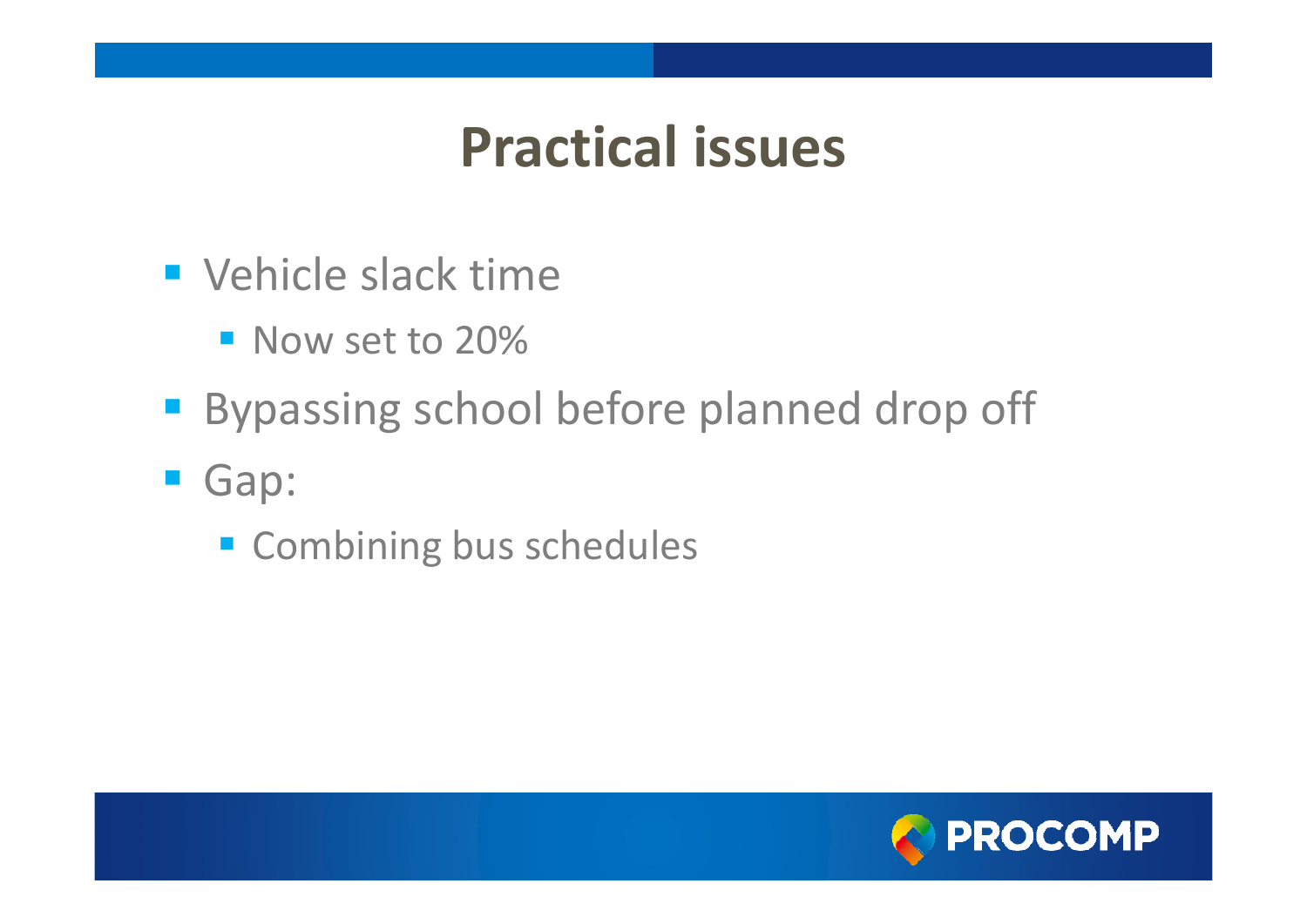# **Case study 3**

- **EX Combined hub location and vehicle routing**
- **A** set of potential terminal locations given
- **Vehicle routes optimized for each combination**
- **Exercise Considers terminal chains**
- Multi-driver teams
- **Applied to nationwide transportation**

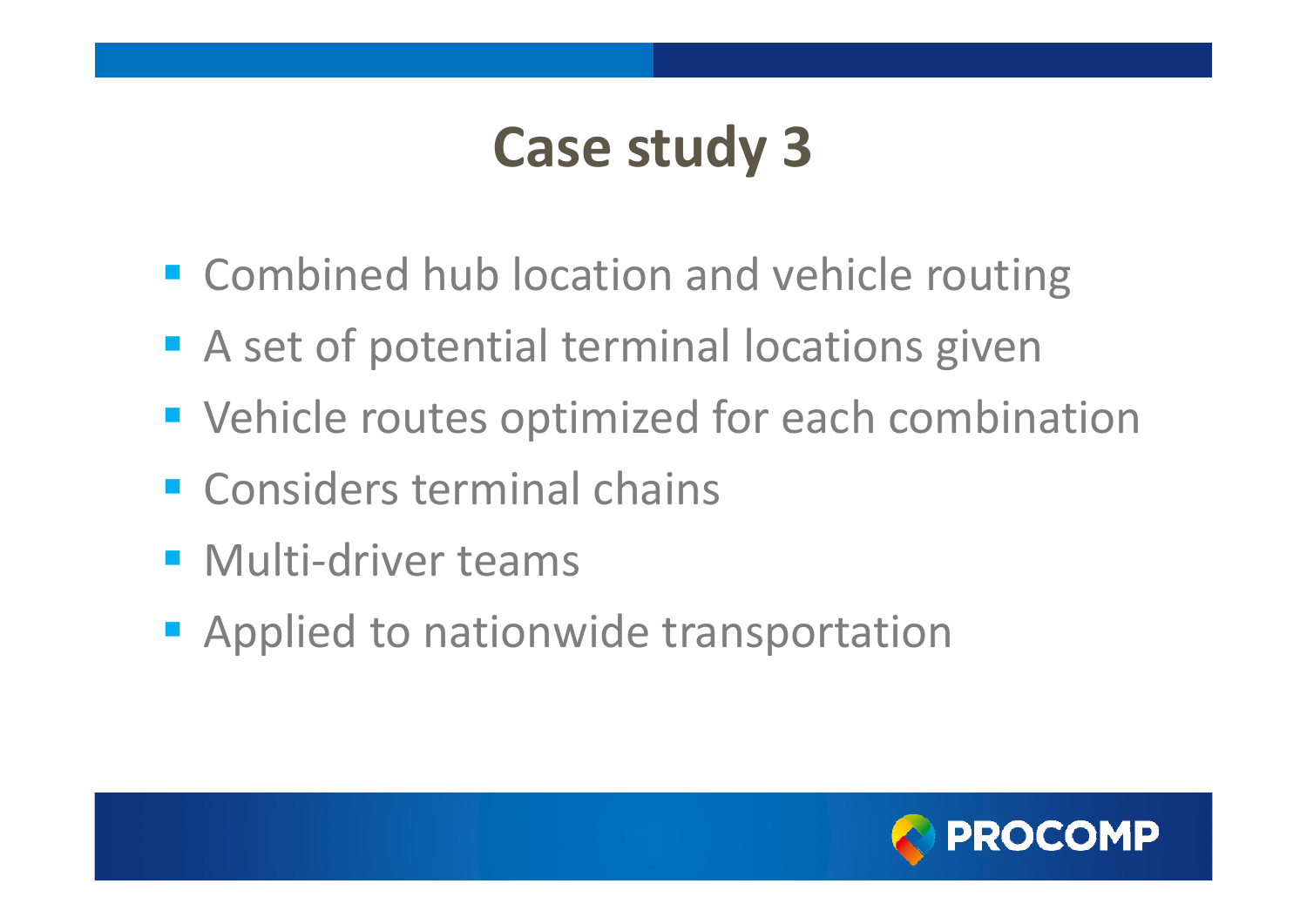## **Latest developments**

- **Stochastic problems**
- Delivery volume optimization
- **Trailer management**
- **Optimal delivery timings**
- **Periodic problems**
- **Speed ups**
- **EXCOMBINING WORKFORCE Optimization**

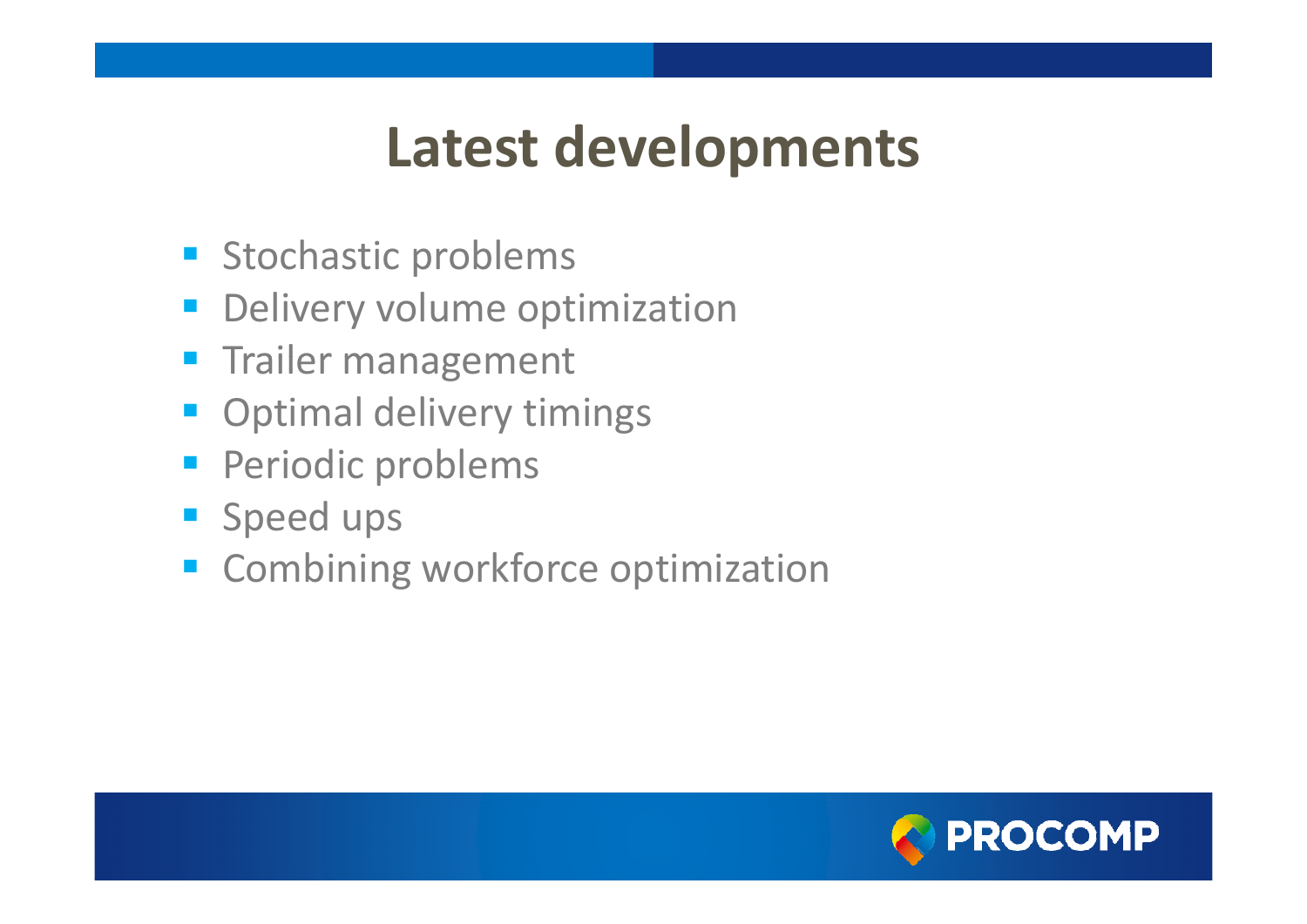### **Workforce management**

- $\sim$ **EXTE:** Creates rosters and schedules tasks for each shift with desired accuracy, considering:
	- $\mathcal{L}_{\mathcal{A}}$ Regulations and recommendations
	- $\overline{\mathcal{A}}$ Worker differences
	- $\mathcal{L}_{\mathcal{A}}$ Multiple objectives
	- $\mathbb{R}^3$ Optimal shift start times
	- $\overline{\mathbb{R}^n}$ **E** Circulation schemes
	- $\mathcal{L}_{\mathcal{A}}$ Different task types
	- $\mathcal{L}_{\mathcal{A}}$ Impact of timing
	- $\mathcal{C}_{\mathcal{A}}$ Any planning period length
	- $\mathcal{L}_{\mathcal{A}}$ Exceptions
	- $\mathcal{L}_{\mathcal{A}}$ Optimal break timing
	- $\mathcal{L}_{\mathcal{A}}$ Required workforce,...

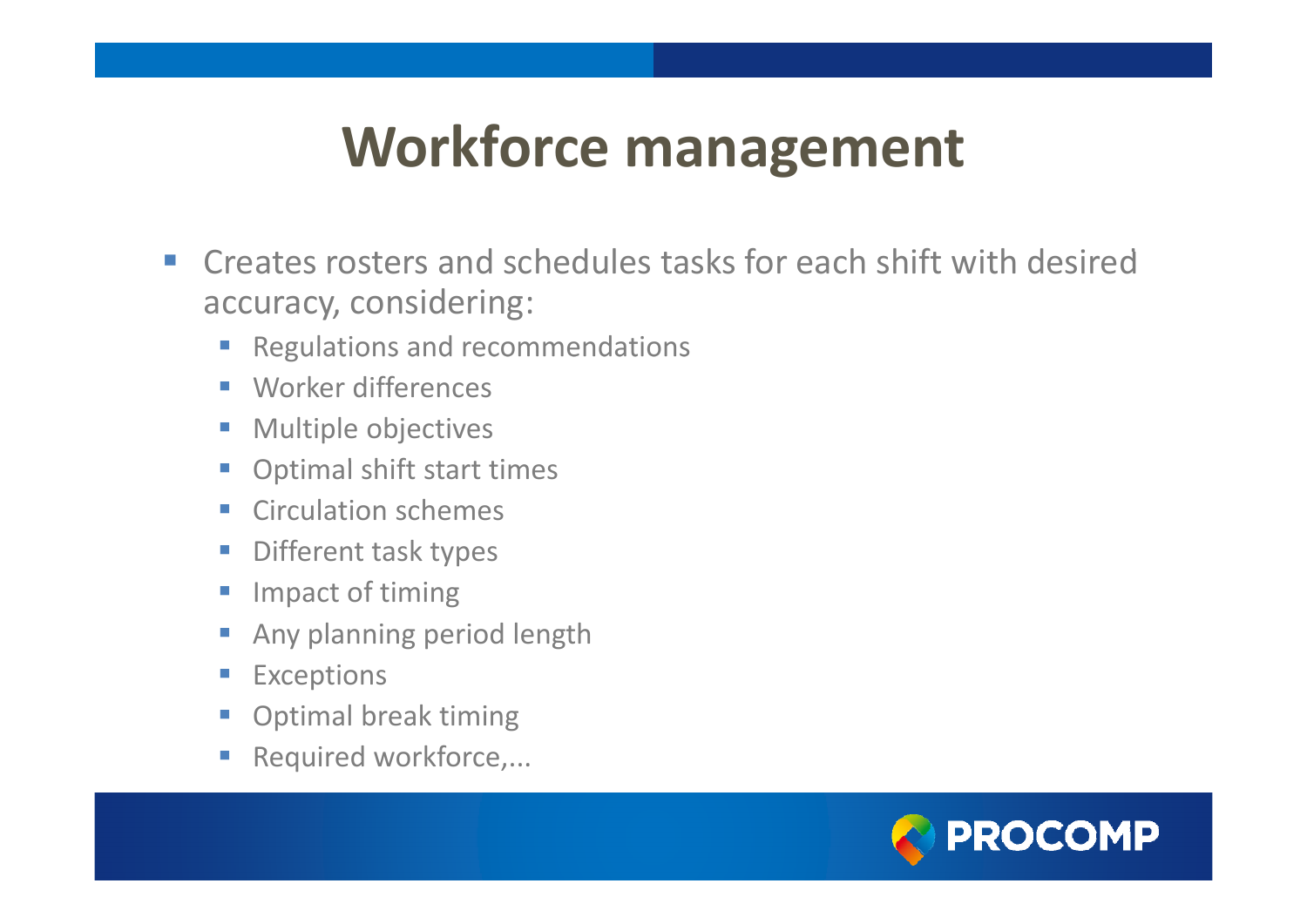# **Performance**

- **Example 21 Fig. 2** Linear scaling wrt. planning period length and number of tasks
- **CPU time e.g. for one month and about 40** employees, 1 second
- **Has been tested with 50 000 employees and** one year period
- **Applications in transportation and retail stores**

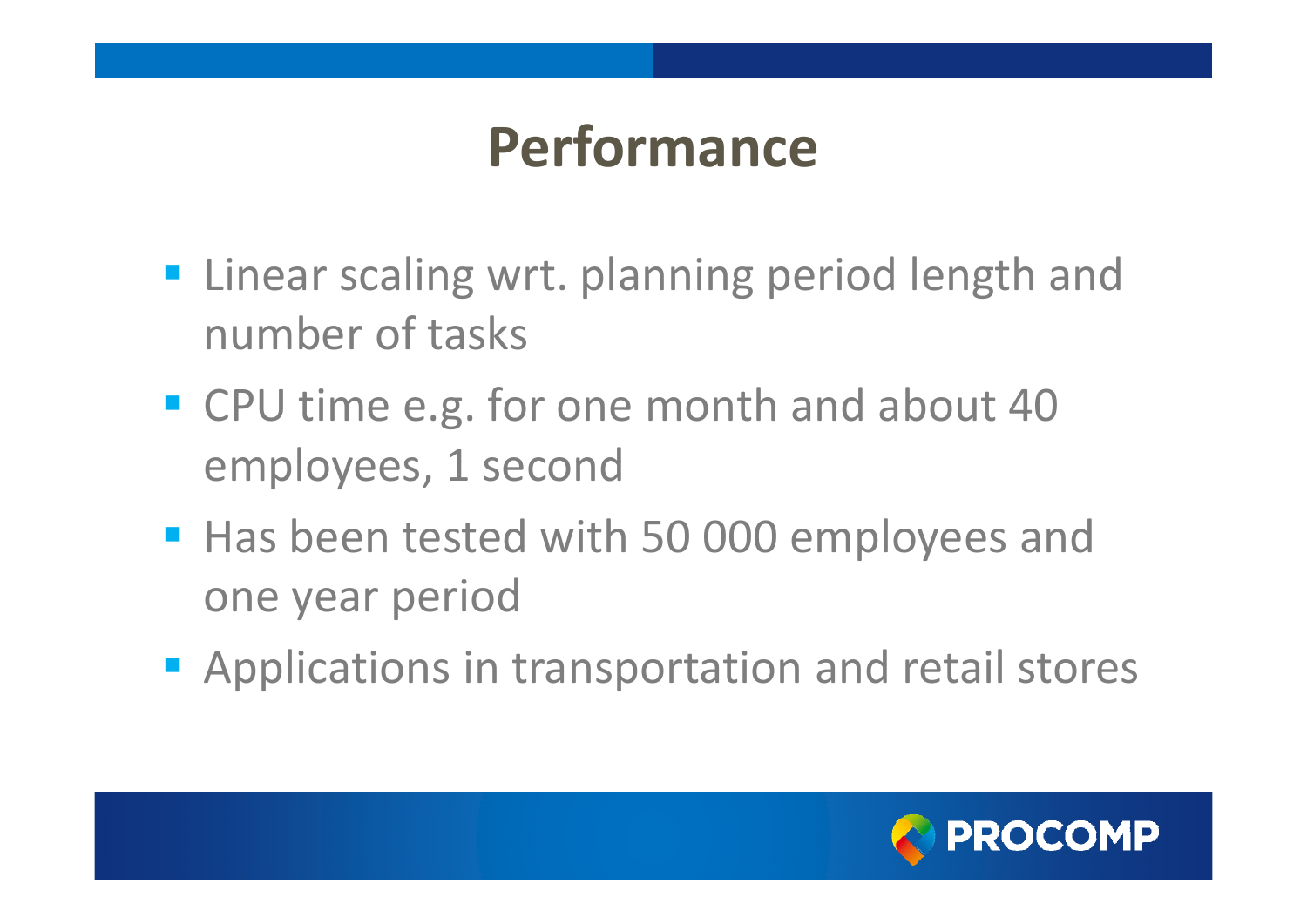# **Algorithmic approach**

- **Based on finding positions where** improvement possible
- **VNS scheme over multiple local search** heuristics
- **Roster and shift planning separated**
- **Special purpose methods**
- Example: One-by-one segment re-insertion

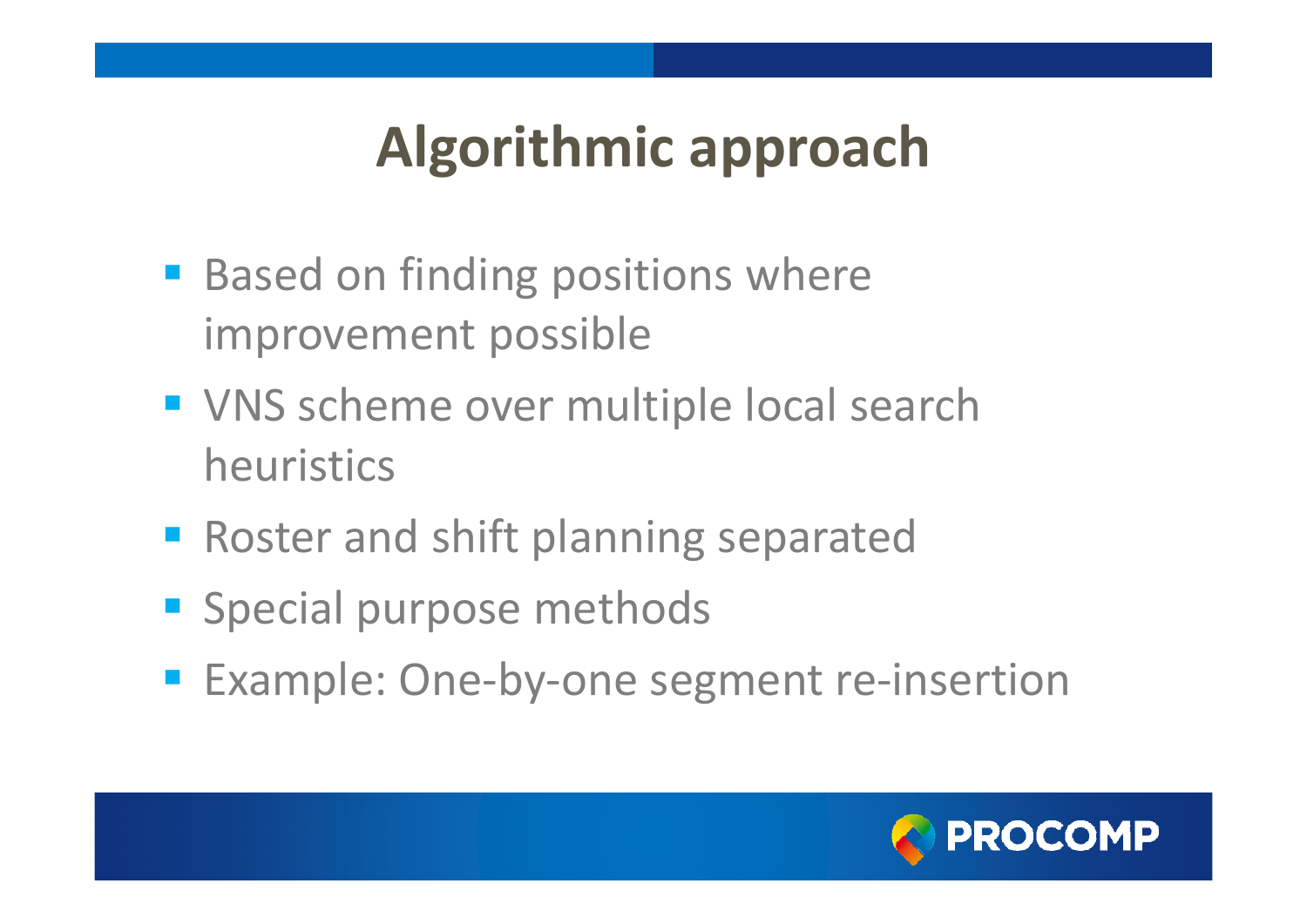# **Parallel computing**

- Standard multi-core approach
- Common time-matrix
- **Solution divided to partial solutions**
- **Share the best found solution**
- **EXTENT Current implementation does not suit well for** GPU computing
- Future plan: new data structures & pointbased approach